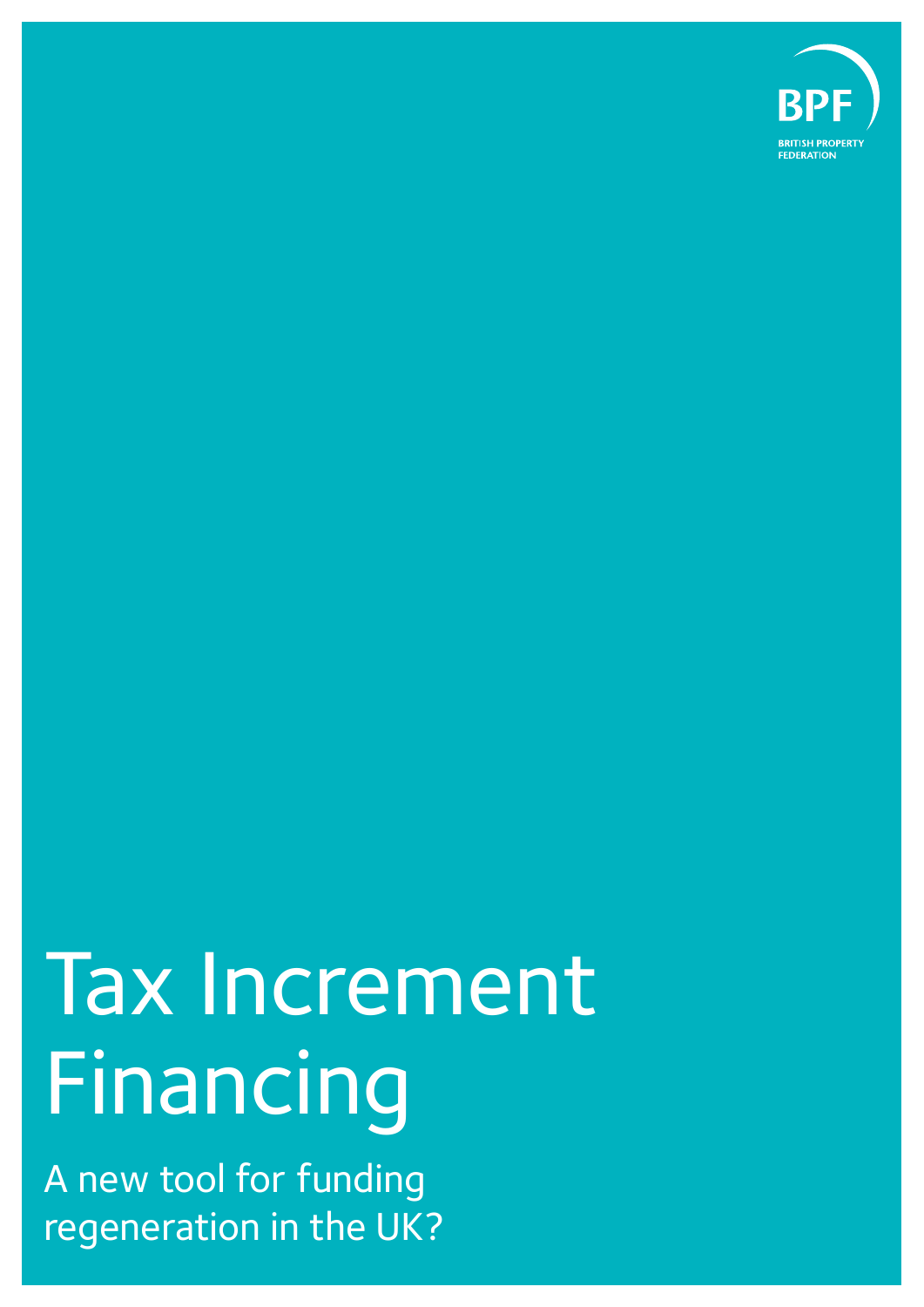## **The purpose of this paper**

2

This paper looks at the concept of tax increment financing (TIF), a mechanism for funding regeneration pioneered in the US. TIF is sometimes referred to in the UK as local tax re-investment programmes.

Drawing on the US experience, we look at the advantages and disadvantages of the TIF approach and examine the case for introducing tax increment financing districts (TIFs) within the UK. We hope to stimulate a debate within the UK about the merits of introducing a regeneration tool that has proved both popular and effective in the US.

Finding the appropriate mechanisms for funding the infrastructure needed to support regeneration has been a longstanding concern. However, the combined effects of the credit crunch, the downturn in the property market and the constraints on public spending (including the impact of empty rates in England and Wales) are having a particularly severe impact on regeneration activity which, by its very nature, is often on the margin of viability. This has helped to reignite interest in new ways of funding infrastructure requirements – as exemplified by the recent report, *Unlocking City Growth: Interim Findings on New Funding Mechanisms*, commissioned by the Core Cities Group (a network of England's major regional cities).

Although some new funding mechanisms are emerging in England and Wales – most notably the community infrastructure levy (CIL) and the business rate supplement – these will not be sufficient to fund the infrastructure that is needed in those areas that most urgently require regeneration. In Scotland, the new Scottish Government is pushing the concept of a Scottish Futures Trust, though this is mainly intended to avoid the standard private finance initiative (PFI) contacts for major infrastructure projects.

The inadequacy of current infrastructure funding arrangements has prompted us to examine other options and to identify TIF as offering one of the most promising avenues. We are encouraged that, in its recent report, the Core Cities Group advocated the introduction of accelerated development zones (ADZs), a concept similar to that of TIFs.

We are also aware of interest in the TIF concept among Government circles in Scotland. Most notably, Edinburgh City Council is considering under its Single Outcome Agreement with the Scottish Government whether it might attract investment via a TIF.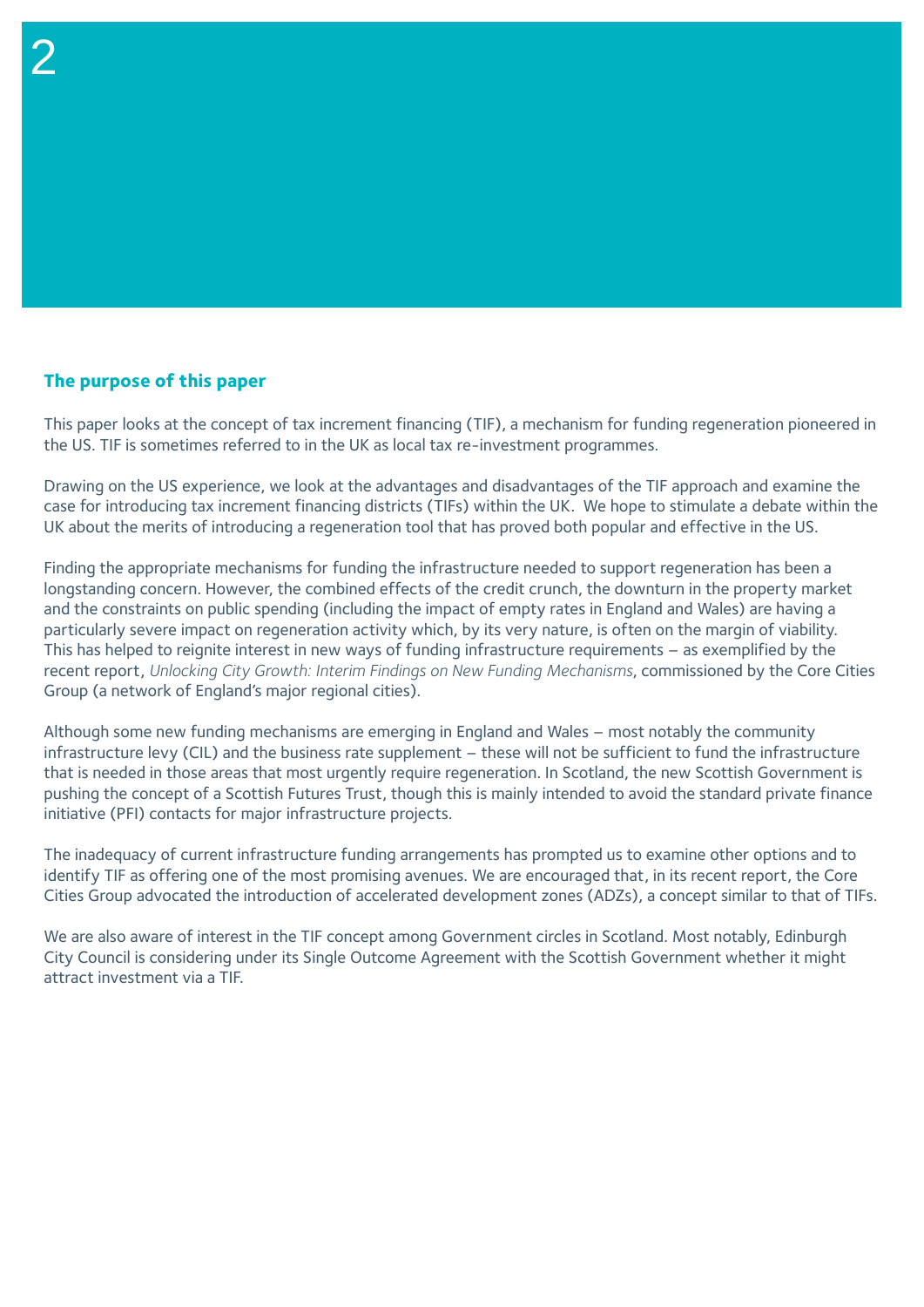## **What is TIF?**

TIF is a mechanism for using anticipated future increases in tax revenues to finance the current improvements (such as new or improved infrastructure) that are expected to generate those increased revenues. In simple terms, it enables a local authority to trade anticipated future tax income for a present benefit.

Typically, those who invest in municipal debt which is funded using TIF are incentivized to do so by a tax exemption for interest they receive.

TIF schemes have been favoured by local leaders in the US and elsewhere because of the prospects they offer for attracting investment to sites that might not otherwise receive it. Sometimes the remediation and infrastructure related costs of brownfield sites can be so large that property developers are reluctant to get involved. In these circumstances, the only way to proceed may be for the public sector to help prepare land for development through up-front investments. In the US, TIF is the mechanism by which this is usually funded.

TIF works on the principle that the supply of new or improved infrastructure usually leads both to new development and to an increase in the value of surrounding property, both of which serve to increase the level of property taxation in the area. Within a designated TIF district, this anticipated increased taxation (the 'tax increment') is captured and used to fund the infrastructure that has been provided. Financing debt issued to pay for the project by utilising increased tax revenues can take up to 20-25 years, but in some cases the timeframe can be much shorter.

In the US, TIF has traditionally been used to fund:

- urban renewal
- affordable housing
- cleaning up pollution
- public infrastructure projects such as roads, sewers, pavements and similar improvements.

TIFs are now such an important part of the regeneration agenda in the US that in some areas TIF and regeneration are virtually synonymous terms.

### **What is the history of TIF?**

First introduced in California in the 1950s, TIFs were intended to be another tool, like tax abatement and enterprise zones, which could be used to promote urban renewal. While some states, such as California and Illinois, have used TIF for decades, many others have only recently introduced state laws that allow them to use this tool. Of the US's fifty states, almost all now have enabling legislation that allows tax increment financing.

The use of TIFs in the US has grown dramatically since the 1970s. It is hard to calculate precisely how many TIFs operate there since not every state requires their registration, but the number has expanded exponentially, especially over the past decade. Illinois, which had one TIF district in 1970, now has over 900 (including many in Chicago, but also including one in the town of Wilmington, population 129 – an indicator of how TIF has spread). A moderate sized city like Janesville, Wisconsin – a town of 60,000 – has accumulated twenty-six TIFs.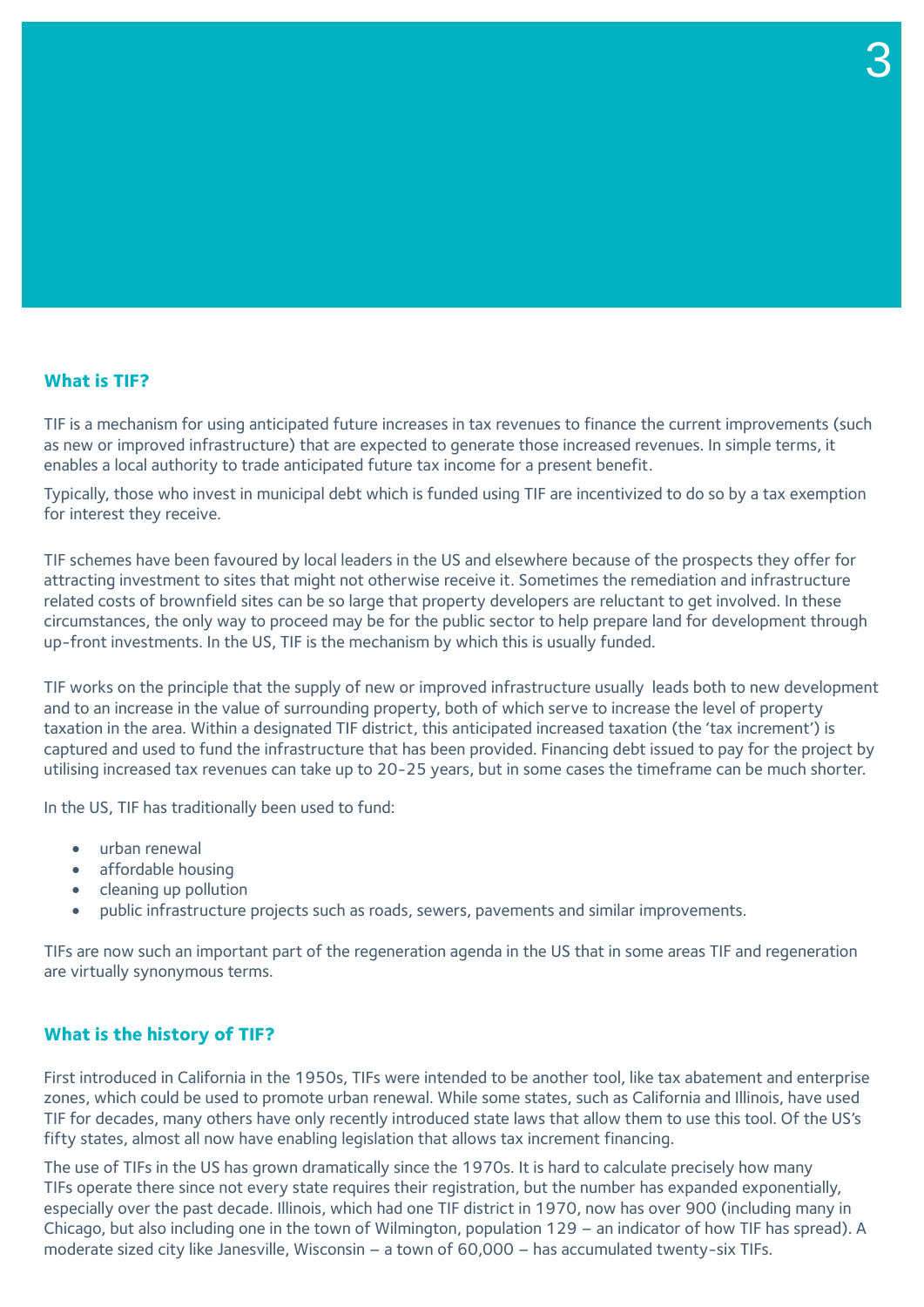The rapid expansion of TIFs has been driven by a number of factors. These include a reduction in Federal funding available for redevelopment activities and an administrative transference of urban policy to lower level government. State-imposed caps on property tax collections and limits on the amounts and types of city expenditures have also caused local governments to adopt funding strategies like this.

Until the 1990s, most states reserved TIFs for areas that could be described as 'blighted', based on criteria set out in statute. But, as with eminent domain (compulsory purchase), the definition of blight for TIF purposes has been dramatically expanded. In 1999, for example, Baraboo, Wisconsin, created a TIF for an industrial park and a Wal-Mart supercenter that were built on farmland. The blight label was based on a single house in the district that was uninhabited. In recent years, sixteen states have relaxed their TIF criteria to cover affluent areas, 'conservation areas' where blight might occur someday, or 'economic development areas', loosely defined as commercial or industrial properties.

The reasons for loosening the criteria for establishing TIFs appear to include competition between states and neighborhoods for development, and the fact that municipal bodies have realized that areas with higher property values can generate more tax revenue to pay off development bonds.

#### **How do you set up and operate a TIF?**

4

A pre-requisite for creating TIF is the passage of enabling legislation which provides the necessary powers, and defines the criteria, under which TIFs can operate. In the US, this is a matter for individual states and, as a result, the enabling powers can vary significantly from across state lines. If TIF were introduced in the UK, the task of enacting enabling legislation would presumably fall to Parliament, and/or the devolved administrations in Scotland, Wales and Northern Ireland.

In the US, while TIF arrangements vary between states, once enabling legislation is in place the establishment of a TIF district usually involves the following steps:

- Interest in establishing a TIF might come either from a business or from the redevelopment arm of the municipal authority. The initiator of the proposal makes a case for the need to stem blight, and sets out redevelopment plans together with an estimate of the impact of the project on property values and tax revenues.
- A detailed study is undertaken to demonstrate that the district meets the criteria for setting up a TIF contained in the enabling legislation. The criteria generally spell out that the purpose of the TIF must be 'regeneration', and that the development envisaged within the proposed TIF would not be viable without the benefit of TIF status. The study also defines the boundaries of the TIF district.
- The next step is the creation of a redevelopment agency by the governing body of the municipality. The key initial task of the agency is to prepare a development plan for the proposed TIF area. A tax increment financing district is created by the adoption of plans both for redevelopment and for TIF. Redevelopment in a TIF district is usually required by statute to follow a comprehensive plan so as to avoid the emergence of a patchwork quilt of unrelated developments.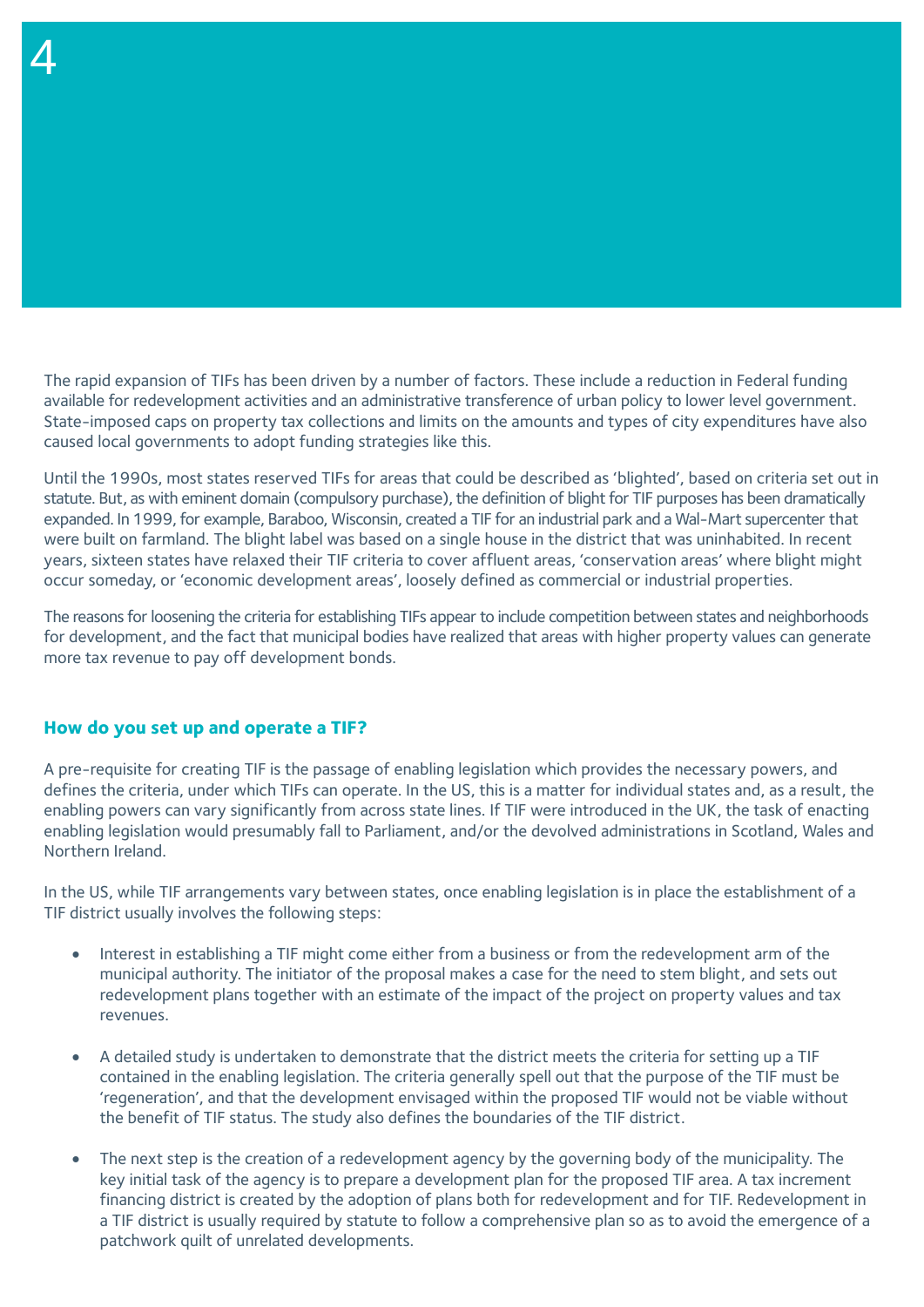- Following designation of a TIF district, property taxes (and, in the US, sometimes sales taxes) within that district are divided into two streams. The first tax stream is based on the original assessed value of the property before any redevelopment, with the city or other taxing body receiving that money. The second stream is the additional tax money generated after development takes place and, as a result, property values have risen. Typically that revenue is used to pay off municipal bonds that raise money for infrastructure improvements in the TIF district, for land acquisition through eminent domain or for direct payments to a private developer for site preparation and construction.
- There has to be clarity about what happens if the second income stream is insufficient to meet the cost already incurred in connection with the infrastructure improvements. Existing TIF schemes offer different approaches towards the allocation of risk, some of which are discussed below.
- TIFs generally capture the increase in value within the district, including increases attributable to:
	- new development
	- overall inflation in property values unrelated to development
	- market effects that are attributable to the TIF development (proximity to a new development, in many cases, will increase the value of surrounding properties).
	- market effects that are unrelated to the TIF development (market values may increase through shifts in locational values, or for other reasons unrelated to the TIF development).
- Once the TIF district has been designated, the TIF and/or municipality need to start the task of marketing the area to potential developers.
- The revenues funding the proposed improvements can be generated in one of two ways:
	- Most commonly by selling bonds and incurring debt based on anticipated revenue streams. In this arrangement, the bonds financing the project are guaranteed by the anticipated revenues of the project (in which case, the investment is a speculative one for those buying bonds), or the general obligation of the city (in which case, the municipality and its taxpayers take the risk of insufficient tax increment to fund repayment of the bonds). Investing in the bonds is rendered more attractive because of their exemption from federal taxation. A bank plays the role of trustee in this arrangement; for the duration of the TIF, taxpayers may be directed to send all, or part of, their rising tax payments to the trustee rather than the usual taxing bodies. The trustee then forwards the payments to the bondholders.
	- In a 'pay-as-you-go' arrangement in which the revenues are spent as they are received without incurring debt. The practice in Minnesota, for instance, now is not to use bonds, but instead expect developers to pay the costs, and to be reimbursed as increments become available. This approach shifts the 'capitalized interest' costs to the developers. In some cases, the city or development authority absorbs the cost by advancing its money (e.g. from another city or authority fund) until it can be reimbursed with the increments. If the city accepts lower or no interest on these advances, it is using these funds to assist or subsidize the development.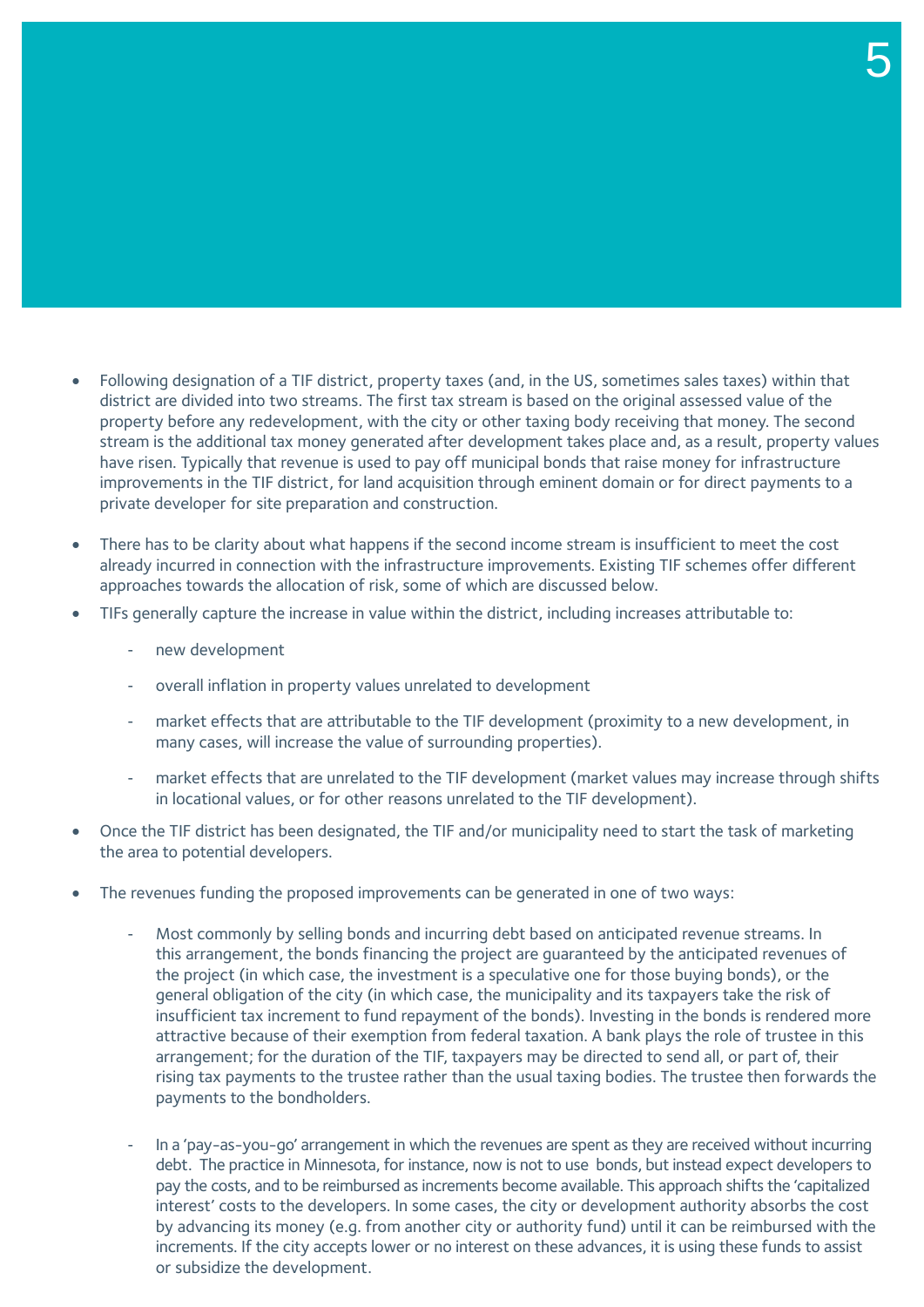- The extra property tax revenue generated within a designated area is usually deposited in a special fund which is then used to pay for public improvements within that area. Once the cost of the redevelopment is met and associated debt repaid, the 'ring fencing' of the additional property taxes is removed and the property taxes can be spent anywhere in the local authority's area. The length of time the taxes are diverted to pay for the bonds can be anywhere from seven to 30 years.
- Typically, a locality issues bonds to purchase or acquire by eminent domain several parcels of blighted property, clears the land, prepares it for sale by installing water and sewer improvements as needed, and sells or gives it to a developer at less than the locality's cost. This is known as a 'land writedown'. The bonds' principal and interest are paid by the tax increments, which are dedicated to that purpose.
- Many of the above processes are subject to extensive public consultation. It is vital that the proponents of a TIF obtain political buy in as well as that of neighborhood groups and local business leaders.

# **Dealing with risk**

6

Risks arise with TIFs when the expected revenues from property taxes, or other revenues, do not materialize within the timescale envisaged, and so there is insufficient money to pay bondholders. The way in which those risks can be allocated between bondholders, municipality and developers have been touched on above. Ways of limiting or mitigating risk, therefore, are important considerations within TIF schemes. Some of the ways that this can be done include:

## Rigorous feasibility studies

A rigorous feasibility study by an independent consultant of the revenue stream is needed to support the bonds is essential. This needs to address all issues that might impact on the timely receipt of TIF payments.

## Issuing a bond as close to the completion date as possible

Bonds may be issued up to three years ahead of the completion of a project and the flow of tax increment revenue. The issue of a bond at such an early stage means that the risk factors are greater (assuming that bondholders are taking risk on insufficiency of tax increment) and hence the bond will accordingly carry a higher rate of interest than say, a normal municipal bond. A portion of the proceeds from the bond will also typically have to be applied to finance the interest cost during construction. Issuing a bond closer to the completion date is therefore advantageous as it may significantly reduce both the perceived risk of insufficient tax increment and the financing of the interest cost during construction.

## The use of complementary special assessments

When TIF revenues are used to support a bond issue, bondholders are at risk of not receiving a bond payment if a delay occurs.

The increasingly common practice in the US is for this risk to be mitigated by what are known as 'special assessments', which can be imposed by a vote of residents or property owners within a district, and in some cases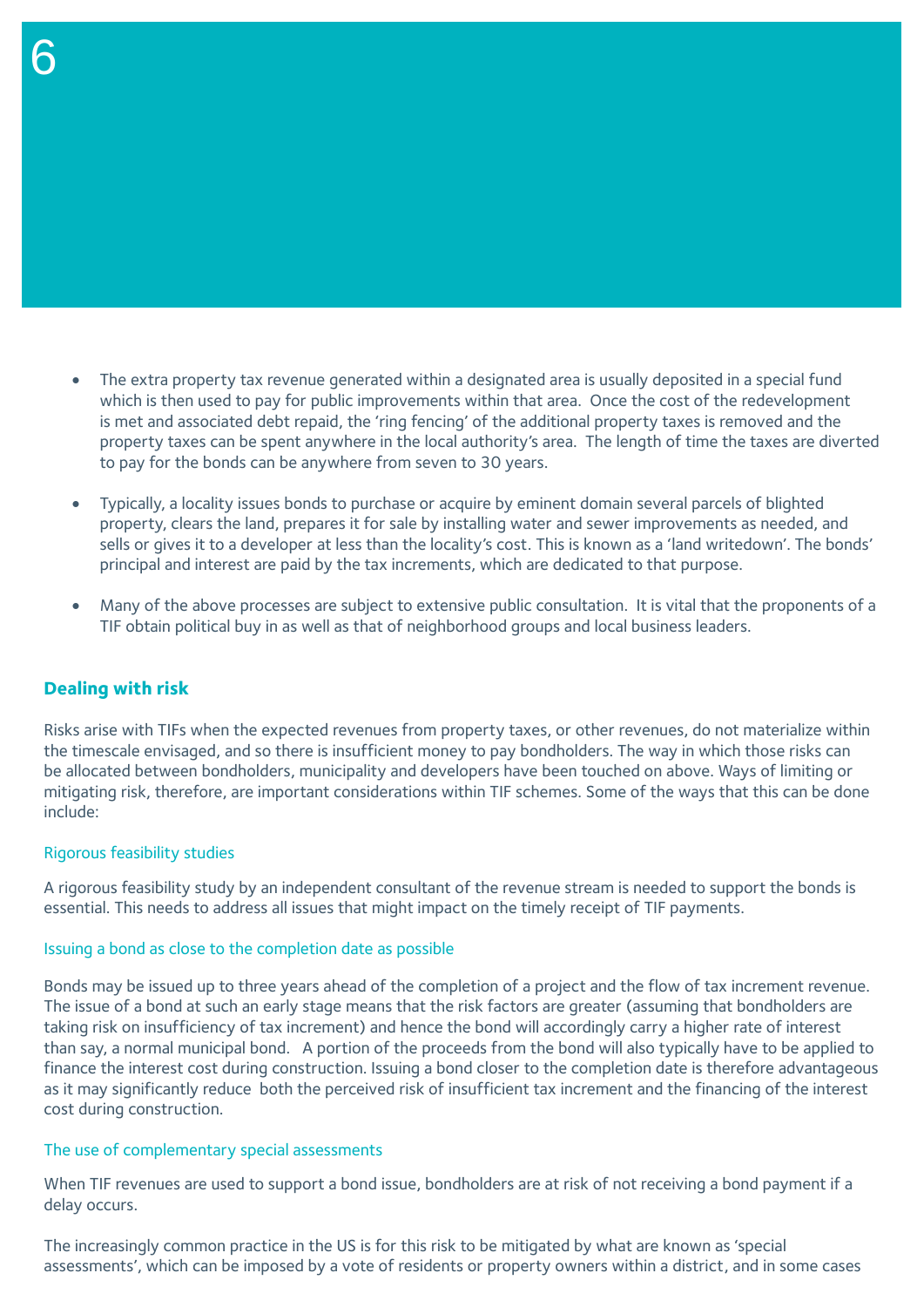#### can cover all of the project costs. The cost of the improvements needed is distributed among all the properties in the district according to each property's share of project costs. Unlike TIFs, special assessments do not rely on assessed value growth. To the extent that if construction occurs and TIF revenues are generated, then TIF revenues can be used to reduce the amount of special assessment a property owner pays that year. An example of how this works is given in the *Tax Increment Finance Best Practice Guide*, published by the Council of Development Finance Agencies and the International Council of Shopping Centres:

7

*"A TIF district and a special assessment district are created with coterminous boundaries to support the development of a new mixed use project.* 

*TIF improvements in the amount of \$10,000,000 are to be financed via bonds. It is anticipated that the project will begin generating incremental property tax of \$1,250,000 per year beginning in 2010, and that a bond payment of \$1,000,000 per year will be made using those revenues. A special assessment district is imposed which sets up special assessments for the same improvements in the amount of \$1,000,000 per year, divided among the property owners within the district.*

*Construction delays result in TIF increment in 2010 of \$625,000, not \$1,250,000. In this year the special assessment contributes \$375,000 and the TIF contributes \$625,000 towards the bond payment. In 2011, when the project is complete and the full \$1,250,000 in increment is generated, no contribution of special assessment payment is needed to pay bondholders."* 

As the example illustrates, the special assessment is used to effectively guarantee the payment of principal and interest to bondholders. By putting the special assessment district in place at the outset, that guarantee should enable bondholders to take a view on the risk of delayed or insufficient tax increment.

#### Developer financing

The use of pay as you go arrangements has been discussed above. However, the way that this operates can take many different forms.

In those cases where it is feasible, developer financing can be an alternative to TIF-backed bonds, and an effective way of reducing or eliminating risk on the part of local government. Such financing works on the basis that a developer takes a 'promise to pay' note from the relevant local government body or TIF district, and is reimbursed for the project costs over the life of the note. The note is tied to the amount of tax increment generated on an annual basis. Where this approach is used, risk associated with the delivery of tax increment is passed on to the developer (who may, in turn, recognize that additional risk in his pricing).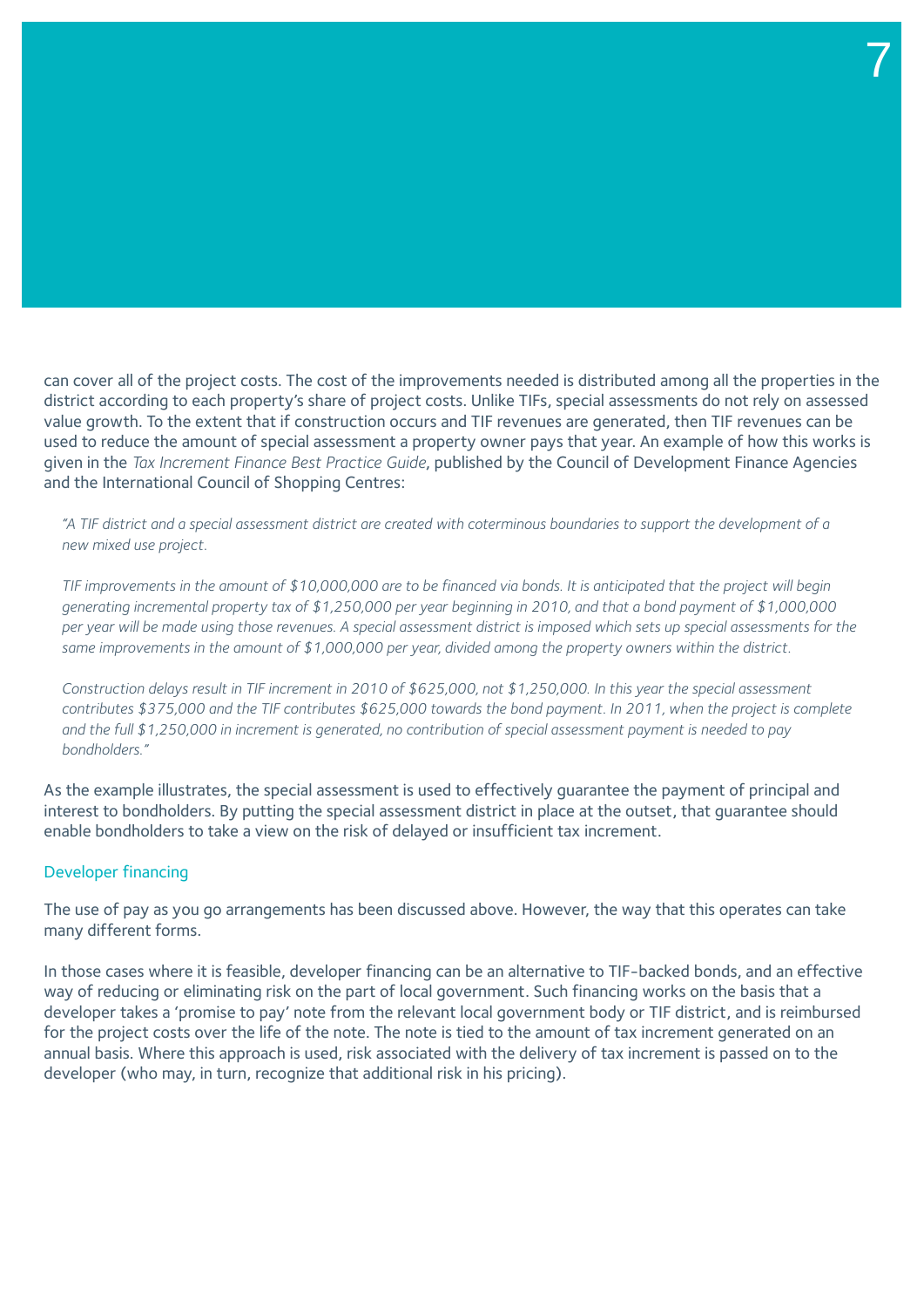## **What are the advantages and disadvantages of TIFs?**

#### Advantages

8

Those involved in a TIF may see a range of benefits depending on their particular perspective:

- Elected officials may see it as a way to raise money for redevelopment painlessly, without having to deplete general revenues or accept funding from central or higher level government with strings attached. They will also take into account the fact that they will enjoy higher property tax revenues when the bonds are retired.
- Developers may see it as a way for the city to make a commitment to redevelopment through public improvements or through write-down of the cost of land; they have some of their infrastructure needs paid for, which in some circumstances could be the equivalent of a tax reduction.
- Private investors have a tax-exempt bond that generates tax-free returns.
- Residents and homeowners may see it as a way of funding redevelopment from taxes collected in the redevelopment district itself, without raising their taxes (although those in the TIF could be liable in some cases for a special assessment).
- Property owners in the district may see their property values rise after the development occurs.

The general benefits of TIF include:

- Analysis of those localities using TIF programs indicate it is a successful method for generating revenues for blighted areas.
- Public improvements can be created without increasing the burden of property taxes on existing tax payers, as TIF enables local authorities to use funds that would not have been generated without the TIF district.
- As well as stimulating economic activity within the TIF district itself, a TIF might increase economic activity in surrounding areas, which will be taxed at full value.
- As TIF is a locally administered programme that has relative autonomy from central government intervention, it fits in well with the principle of devolving more power to the local level. It can provide a local solution for funding economic development in an environment in which funding from central or regional government may be diminishing. In short, TIFs can be an effective way of empowering local communities.
- The redevelopment agency usually provides a comprehensive plan for the TIF district.
- There is little evidence of dead weight: without TIF, some good projects may have gone ahead, but the scope of the development and scale of impact would not have been as comprehensive. TIF is widely acknowledged as being a prime reason, for instance, for substantial investment coming back into Chicago (though displacement effects can occur, as seen in Chicago's North Loop).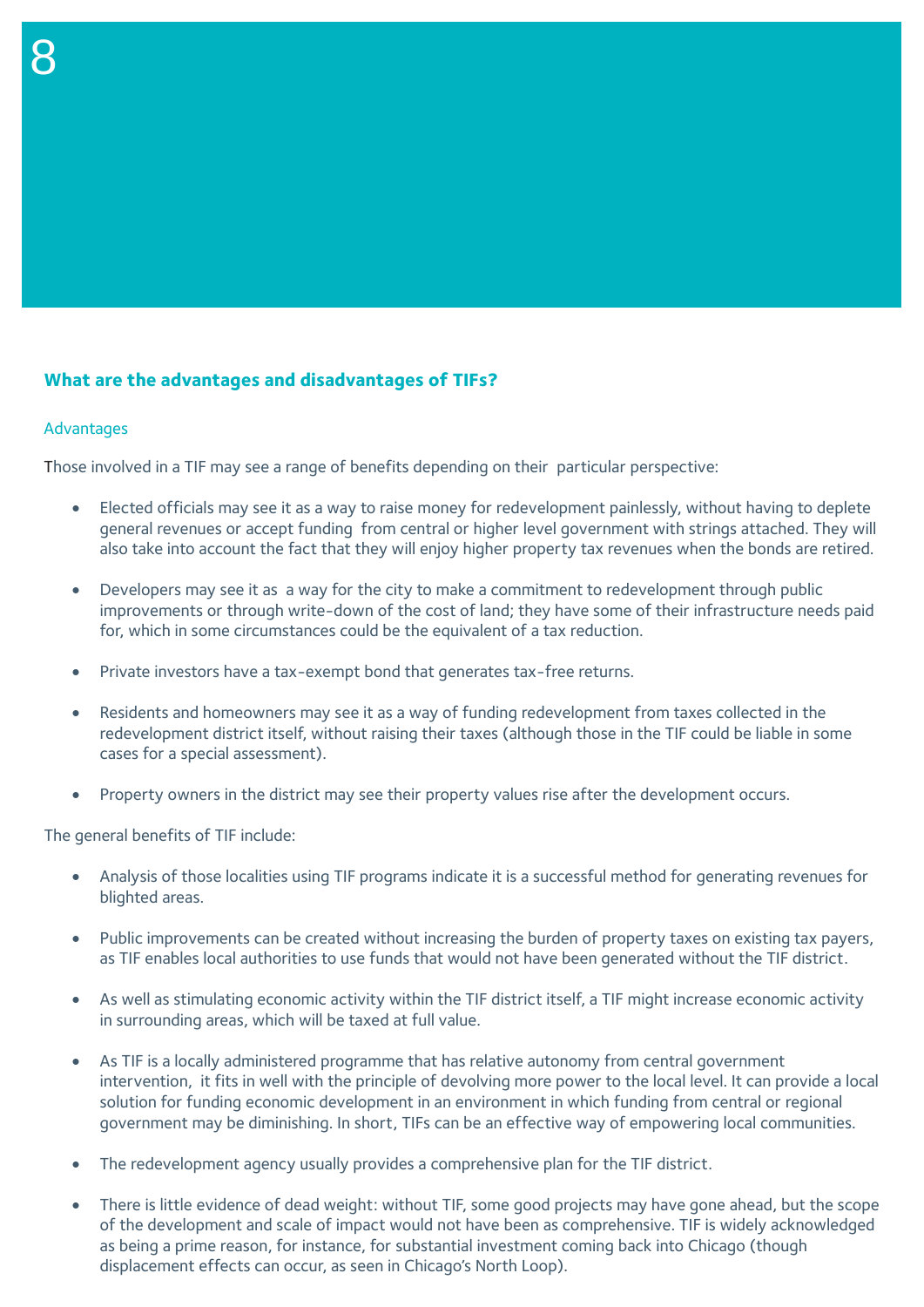#### **Disadvantages**

Possible disadvantages with TIFs include:

- TIFs may not necessarily create new jobs, but simply move existing jobs into new facilities. This criticism does, of course, apply to almost any type of area based regeneration vehicle, such as enterprise zones.
- Borrowing against projected TIF revenues may be overly optimistic, and may lead to financial problems if growth does not match projections. Although not a big problem in most cases, the legal and financial uncertainties resulting from a default could create serious problems for a community. Clearly, the potential impact of insufficient TIF revenues depends on how the risk is allocated as between investors, the municipality and the developer.
- Residents in the city who are not included in or are not near the TIF district could be perceived as losing out under the system. Since the increased tax receipts do not go to the city, any increased service needs in the targeted area may have to be financed by non-district residents and businesses through increased taxes.
- The TIF district creates another level of local bureaucracy. TIF financing also limits the power of local elected officials to make decisions about use of public funds.
- Originally used to help revive blighted or depressed areas, TIFs now appear in affluent neighborhoods, subsidizing high end housing developments, big box retailers and shopping malls.
- Since most US cities are using TIFs, businesses can play them off against each other to boost the handouts they receive simply to operate profit-making enterprises. Now that TIFs are so widespread, cities find it hard to attract new development without tax breaks.

#### **Could TIFs work in the UK?**

The rapid spread of the TIF approach in the US and the fact that other countries are experimenting with TIFs demonstrates that it is widely seen as an effective tool with a proven track record. Overall, TIF schemes in the US have generated billions of dollars of investment – creating more jobs, more affordable housing and better public spaces.

So could TIFs work in the UK? If properly regulated, TIF could potentially empower local communities and help them attract the private sector resources that can deliver change.

Some important lessons for the UK include the following:

• A key attribute of the use of TIFs in the US has been the adaptation of the concept to suit particular local needs. There does not have to be a one size fits all approach, although certain basic requirements must be present to give TIFs credibility. If TIFs were to be set up in the UK the retention of a good degree of flexibility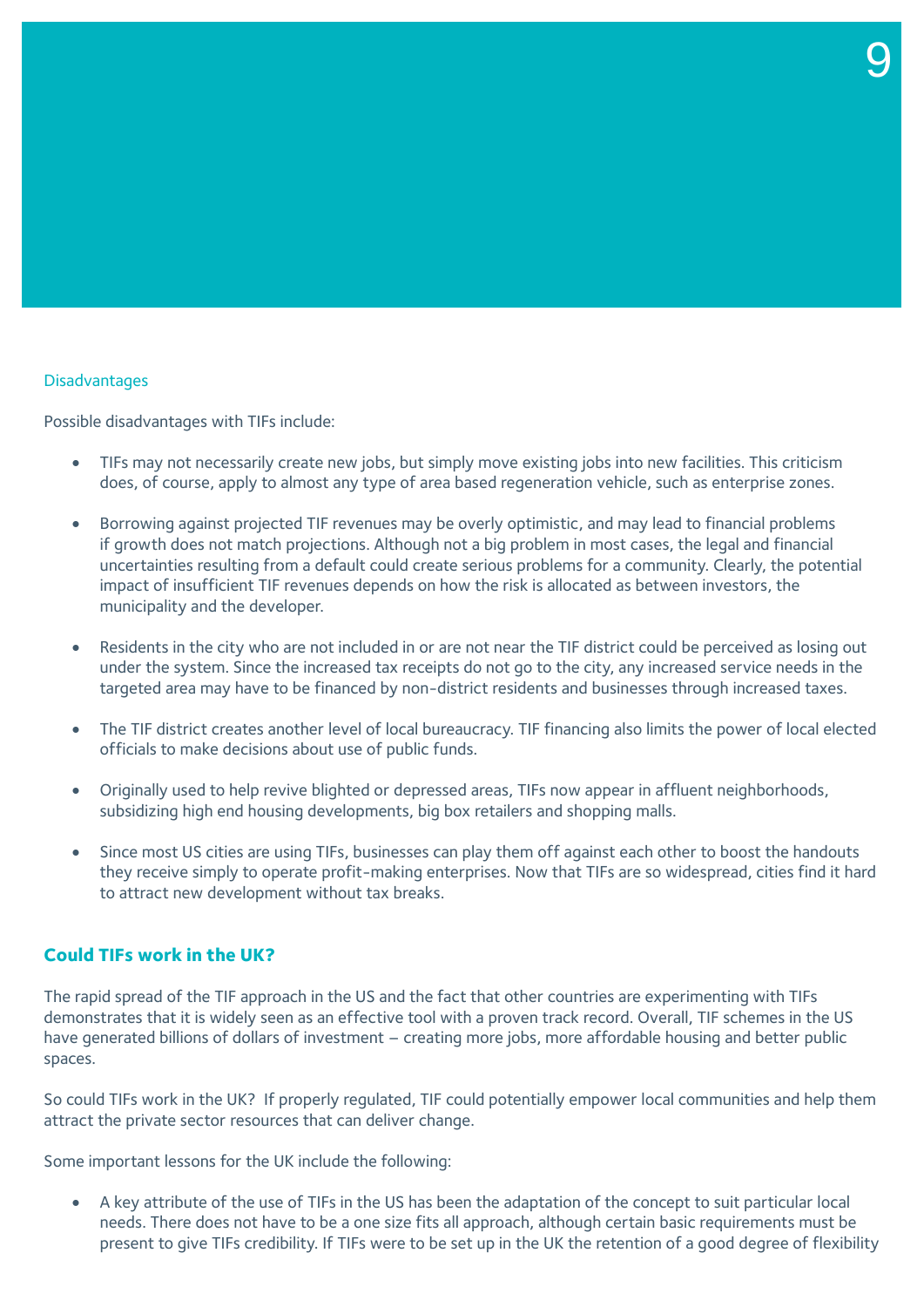in their operation would seem to be desirable but there would be a need to avoid the introduction of TIFs in scenarios which are clearly inappropriate.

- Getting the enabling legislation right is essential. TIF works best when it observes two key factors: that there must be a regeneration need sufficient to justify a TIF, and that regeneration would not be feasible without the kind of help that a TIF can provide. The latter requirement is often described as the 'but for' rule - in other words, it has to be demonstrated that private funds are insufficient and development could not be realized without TIF. The main criticism of TIFs in the US usually arises as a result of departures from these rules. It is important not to dilute the value and brand by applying TIF to mainstream development that would happen anyway. Any scheme in the UK would have to guard against abuse by having a transparent assessment of the viability of development without a TIF.
- The initial viability analysis is crucial in establishing whether there is a case for a TIF, and that expectations of development and resulting tax increment are realistic. It is essential, therefore, that the right expertise is deployed at this stage. This might involve a role for public audit.
- A TIF needs to have a comprehensive development plan so that piecemeal and uncoordinated development does not take place. In particular there needs to be clarity about what infrastructure is going to be provided.
- The relationship between the TIF and the local authority must be harmonious. TIFs must be established with the full backing of the relevant local authority. As a TIF is a long term project it would also be advantageous to seek cross-party support.
- TIF relies on strong economic conditions and is predicated on borrowing typically via a bond issue against assumed future economic growth. TIFs do better when the economy is buoyant and development can be attracted more readily. Although we are currently in an economic downturn it could be a good time to put enabling legislation in place so that local authorities were in a position to use TIF to stimulate regeneration (and support the wider recovery) when conditions begin to improve.
- TIF money needs to be spent on infrastructure investment that is most likely to encourage greater private sector investment. This is likely to include public transport links, roads, flood defences, utilities and other essential infrastructure.
- A TIF could simply collect property tax revenue generated by new construction in a designated area. Alternatively, it could capture both revenue from new construction and additional revenue generated by the enhanced value of existing development (whether attributable or not to the improvements undertaken) within the TIF district. The latter approach would usually be more appropriate as more revenue would be generated and it would also underpin the concept of regenerating the whole district. It may also have the virtue of greater administrative simplicity.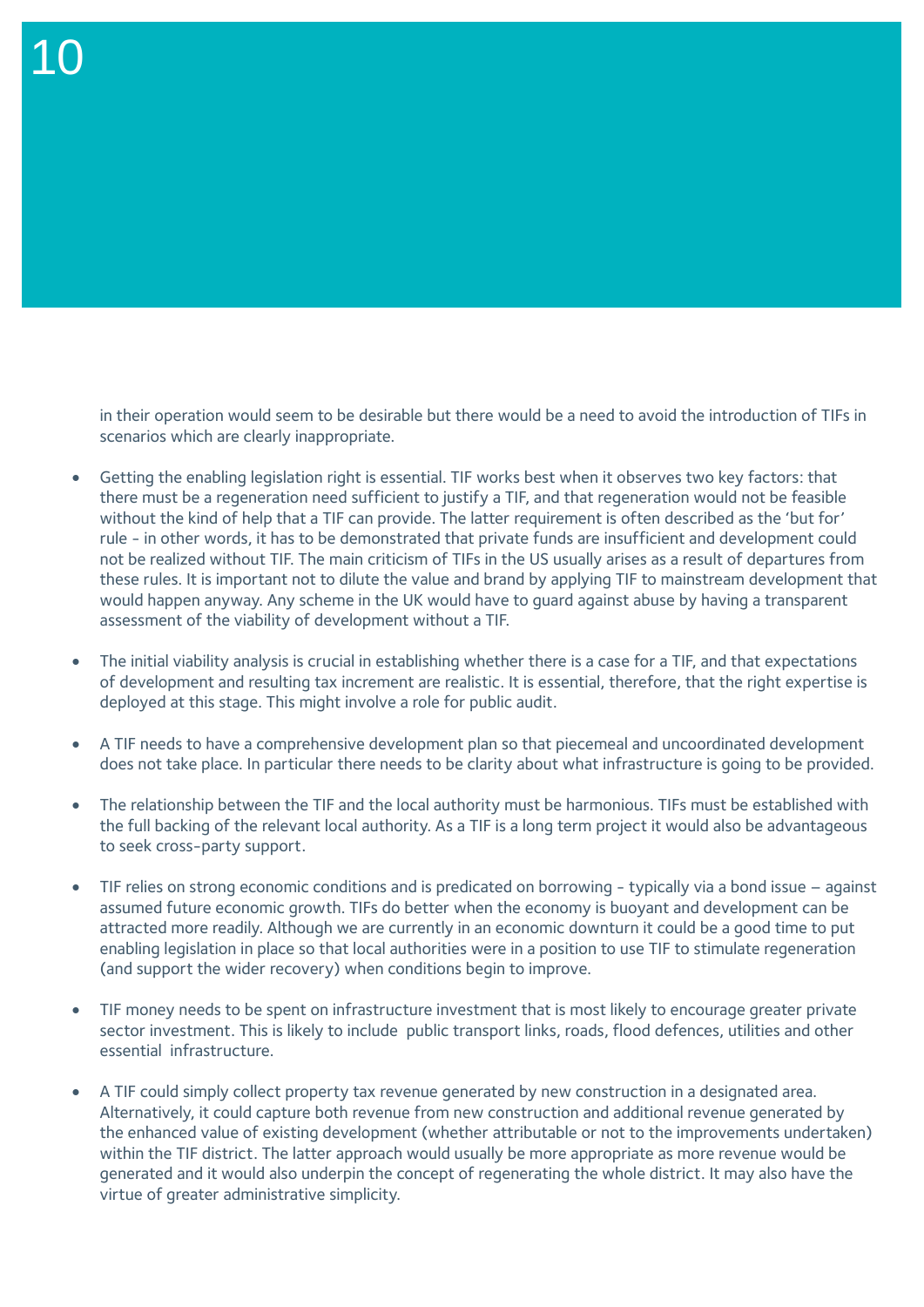- As TIF is intended to capture the additional tax revenue flowing from enhanced property values it would be an advantage if the practice in the UK was to have annual valuations for local taxation purposes. In the absence of such annual valuations, other arrangements would need to be made to record increases in value.
- A further problem in the UK is the current inflation cap on rate increases. The continued operation of this cap might prevent increases in property values within a TIF from being fully translated into additional revenue and this could, therefore be an impediment to creating TIFs. This is an issue that would have to be addressed in any proposal for introducing TIFS in the UK.
- As the tax bases of local authorities in the UK are currently very narrow, the Treasury would have to devolve greater financial powers to them unless, of course, it was willing to underwrite any loans that local leaders were to take out. The issue of bonds is usually a key part of a TIF scheme. Whilst HM Treasury has raised objections in the past to proposed bond issues by local authorities, there is already experience in the UK of local authorities issuing bonds. In April 2005, Birmingham City Council proceeded with a £215 million bond issue to refinance old NEC debt and replace it with new City Council bonds. The new bonds were listed on the London Stock Exchange and the deal provided funds to redevelop and refurbish the National Exhibition Centre, one of the UK's leading exhibition and conference venues.
- There needs to be clarity about the allocation of risk so that it is clear where the liability falls if the expected additional revenues do not materialize, and so the cost of improvements carried out cannot be met in the way intended. The UK could take a prescriptive approach or a more flexible approach that would permit deals to be done with risk being carved up in different ways.
- However, 'pay-as-you-go' schemes appear to work successfully in many American cities and the application of this approach should also be explored.
- TIF may not be the sole means of supporting incurred debt. Other funding sources from central and local government (as well as revenue raised from CIL, etc) may also need to be utilized.

# **Do TIFs offer more than other area based regeneration vehicles?**

The UK has seen a number of vehicles with area based regeneration objectives similar to those of TIFs. Some of these have been concerned simply with improved co-ordination of sources of funding, and the better joining up of regeneration and economic activity. Others, notably Enterprise Zones (which operated between 1981 to 2006), have offered tax breaks (freedom from development land tax, exemption from rates, 100% allowances for corporation and income tax purposes for capital expenditure on industrial and commercial buildings), and simplified or speeded up planning arrangements.

Enterprise zones were generally seen as effective vehicles, stimulating activity in many areas suffering from longterm decline. TIFs share some similarities with Enterprise Zones, but they offer a different and more direct means of enabling the upfront provision of infrastructure.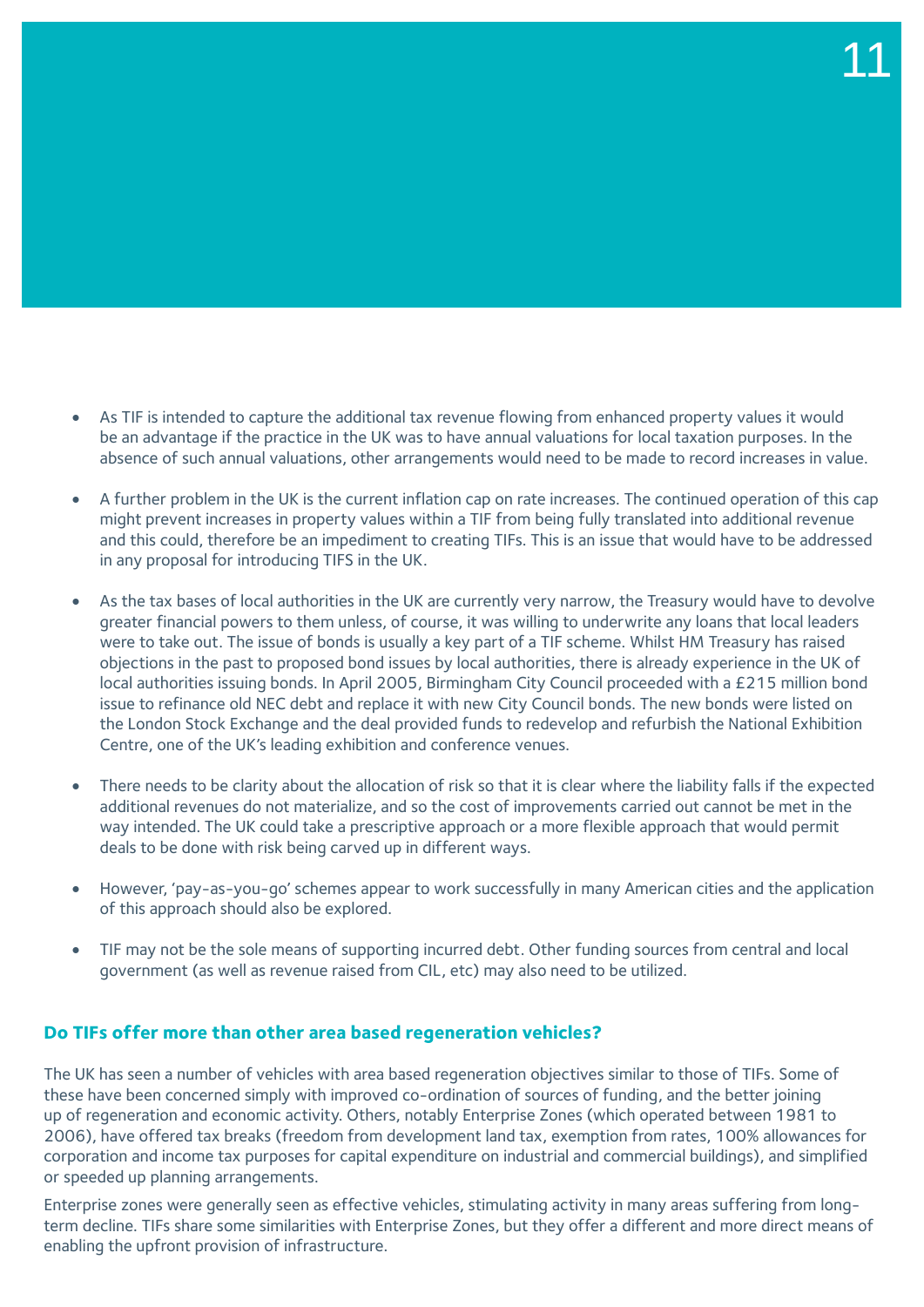Many different kinds of area based regeneration strategies have been pioneered in the US. The longevity, popularity and continuing spread of the TIF concept, however, suggest that it is seen as the most valuable and productive approach. However, even in a city such as Chicago – which with its 130 TIFs is often seen as a prime exponent of the TIF approach – TIFs are not seen as the only legitimate approach.

Other area based approaches used in Chicago include:

- Special Service Areas, which allow a group of taxpayers to agree to a small increase in their tax rate in exchange for control over the funds for purposes such as joint marketing efforts, security and small-scale capital improvements.
- Empowerment Zones, which provide incentives for businesses to expand within a number of designated 'clusters', including wage credits, tax deductions on property owned within the Zone and tax exempt bond financing to help pay for expansion projects.
- Enterprise Zones Areas, which are designated by the city and certified by the state to receive tax incentives and other benefits, including sales tax exemptions, property tax reduction, financing assistance, real estate tax exemption, investment tax credit, state jobs creation tax credit and utility tax exemption. There are currently six Enterprise Zones in Chicago.

The message, therefore, is that TIFs do not offer the only approach to area based regeneration but can be an effective part of a suite of measures aimed at achieving this objective.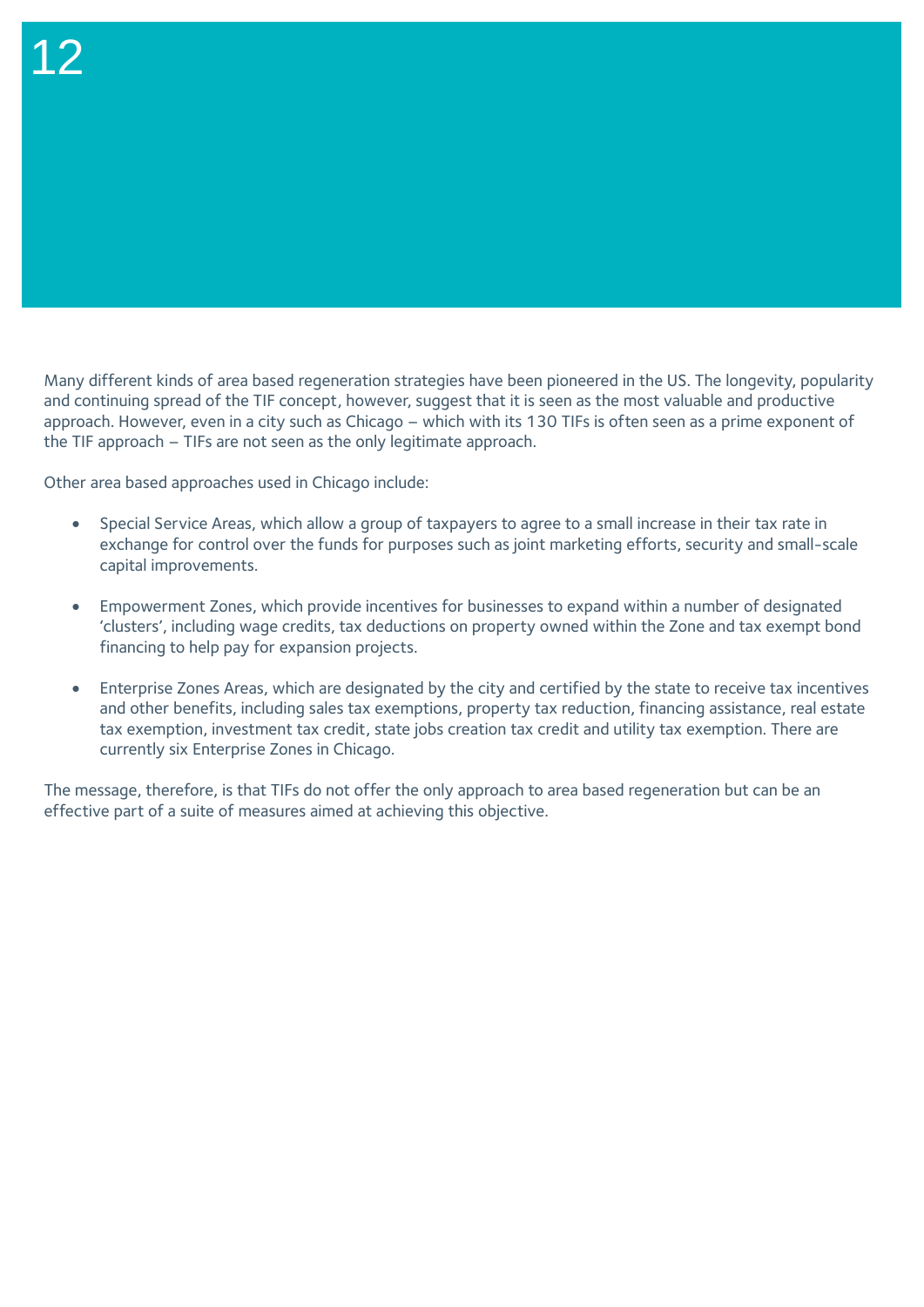# **Conclusion**

In their report, *Urban Renewal in Oregon* (2002), Johnson and Tashman summed up TIF as a "fabulous tool that must be used carefully."

One of the best recent studies of TIFs was carried out by the City of Calgary, which focused on the TIF experience in three American cities: Portland, Chicago and Denver. Its conclusion accurately sums up the strengths and weaknesses of TIFs, but broadly concludes that, if used in the right way, TIF can be a powerful tool:

*"There are varying opinions on the effectiveness of TIF and viewpoints on how it should be used.* 

*To some, TIF is seen as a flexible, self-financing tool that allows communities to finance long-range urban renewal projects and leverage other funding (Johnson and Tashman 2002). Others feel that TIF has been overused, or inappropriately used, which has led to diminishing returns to taxpayers in cases where private funding should be used (Haulk and Montarti 1999). Even TIF critics, however, generally support the use of this tool in circumstances where the elimination of blight is truly the goal, and where development would not happen but for the use of TIF.* 

*The challenge and opportunities offered by TIF appear to rest in the details of how it is implemented. Cities such as Portland, Denver and Chicago have developed and adapted TIF over the last fifty years and the City of Calgary can learn much from this US experience."* 

The message for the UK is that, if used appropriately, TIF has the potential to be a powerful tool for achieving regeneration.

Introducing TIFs in the UK would involve overcoming some difficult hurdles, but none which are insurmountable. Moreover, TIF would also appear to fit well with current political agendas that emphasize the need for greater local empowerment.

The British Property Federation feels that it is time that this approach was tried in the UK, and that the most appropriate starting point would be to set up a small number of pilot schemes.

## **Contact**

For more information about TIF, please contact Michael Chambers (mchambers@bpf.org.uk) or Jonathan Seager (jseager@bpf.org.uk) at the BPF on tel. 020 7828 0111.